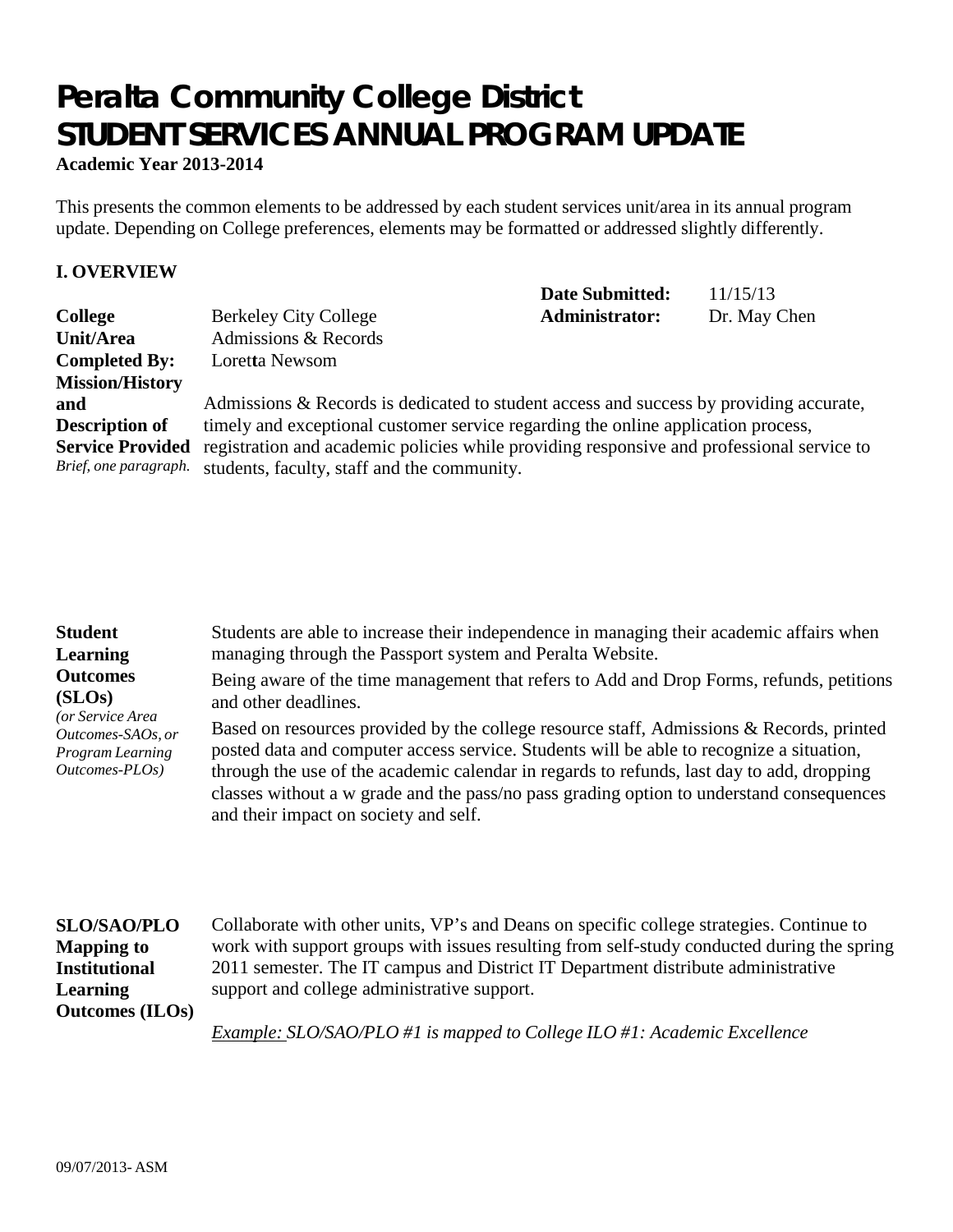# **II. ASSESSMENT, EVALUATION AND PLANNING**

| <b>Quantitative Assessments</b>   |                                                                                            |
|-----------------------------------|--------------------------------------------------------------------------------------------|
| Include service area data such as | We estimate the number of students unduplicated to be close to 6,200.                      |
| number of students served by your | During the enrollment period based on Student Educational Plan, units                      |
| $unit/area.$ Include data and     | completed and priority registration, the number range from 1,000 to 3,000                  |
| recommendations from program      | per day based on what the system will carry.                                               |
| review.                           | NOTE: Given the different type of units/areas under Student Services, each of the VPSS     |
| Include data used to assess your  | and Student Services Deans will come up with the basic quantitative elements which will be |
| SLO/SAO/PLOs.                     | used by each particular Student Services unit/area.                                        |

## **Qualitative Assessments**

| Present evidence of community need  |  |
|-------------------------------------|--|
| based on advisory committee input,  |  |
| student surveys, focus groups, etc. |  |

*Include data used to assess your SLO/SAO/PLOs.*

And SAO Survey conducted in spring 2011, showed 69% of students understood the online enrollment process, 62% understood the need to complete the assessment, counseling and orientation prior to enrolling into classes, 76% were aware of the importance of following specific policies as they will assist in academic, personal and professional goals.

# **Identifying Strengths, Weaknesses, Opportunities, and Limitations**

| <b>Strengths</b><br>What are the STRENGTHS of your<br>unit/area?             | We are able to serve approximately 6,200 students during peak registration<br>with limited staff and space.                                                                                                                                                                                                    |
|------------------------------------------------------------------------------|----------------------------------------------------------------------------------------------------------------------------------------------------------------------------------------------------------------------------------------------------------------------------------------------------------------|
| Weaknesses<br>What are the current WEAKNESSES<br>of your unit/area?          | Limited space allocation for Admissions & Records and technology that does<br>not allow for quick responses to students demands.                                                                                                                                                                               |
| <b>Opportunities</b><br>What are the OPPORTUNITIES in<br>your unit/area?     | Expand our services as the student population grows with the prospects of a new<br>campus building to support our expansion. Provide students with mobile<br>applications that would enable students to enroll in classes is a request from<br>special population groups to address peak registration periods. |
| <b>Limitations</b><br>What are the current LIMITATIONS<br>of your unit/area? | Because of limited staffing and space the expectations of meeting the district<br>FTE for 2013-14 goals are questionable.                                                                                                                                                                                      |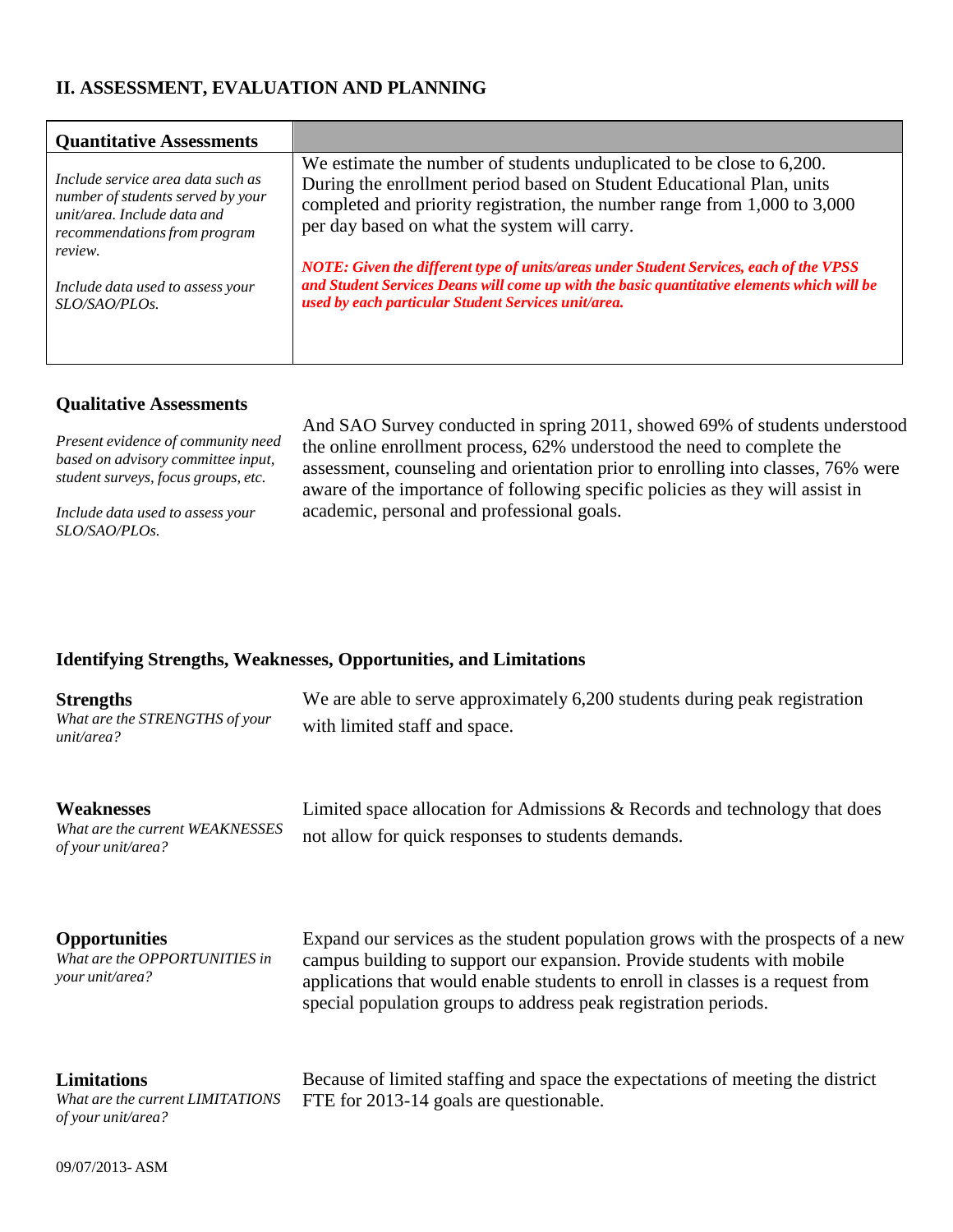## **Action Plan for Continuous Improvement**

*Please describe your plan for the continuous improvement of your unit/area.*

# [text]

Peralta District received a grant from the CCC Electronic Transcript Mini Grant which allows the Peralta Community College District to participate in the electronic transcript program with institutions that also process electronic transcripts at [http://etranscriptca.org/.](http://etranscriptca.org/) We now send and receive electronic transcripts.

Verification of enrollment would be a process where a student could view the dates of attendance they have completed in the Peralta District and submit the verification of enrollment to student loan agencies and other types of enrollment request. Currently students are not able to go online to process student loan verifications, however in the future Passport will offer a website for students to go to for support on how to understand and submit the verification independently.

As Financial Aid joins the PeopleSoft System, they will gain access to the Passport system and they will be able to view the same data Admissions and Records enters in the system when assisting students at the financial aid counter.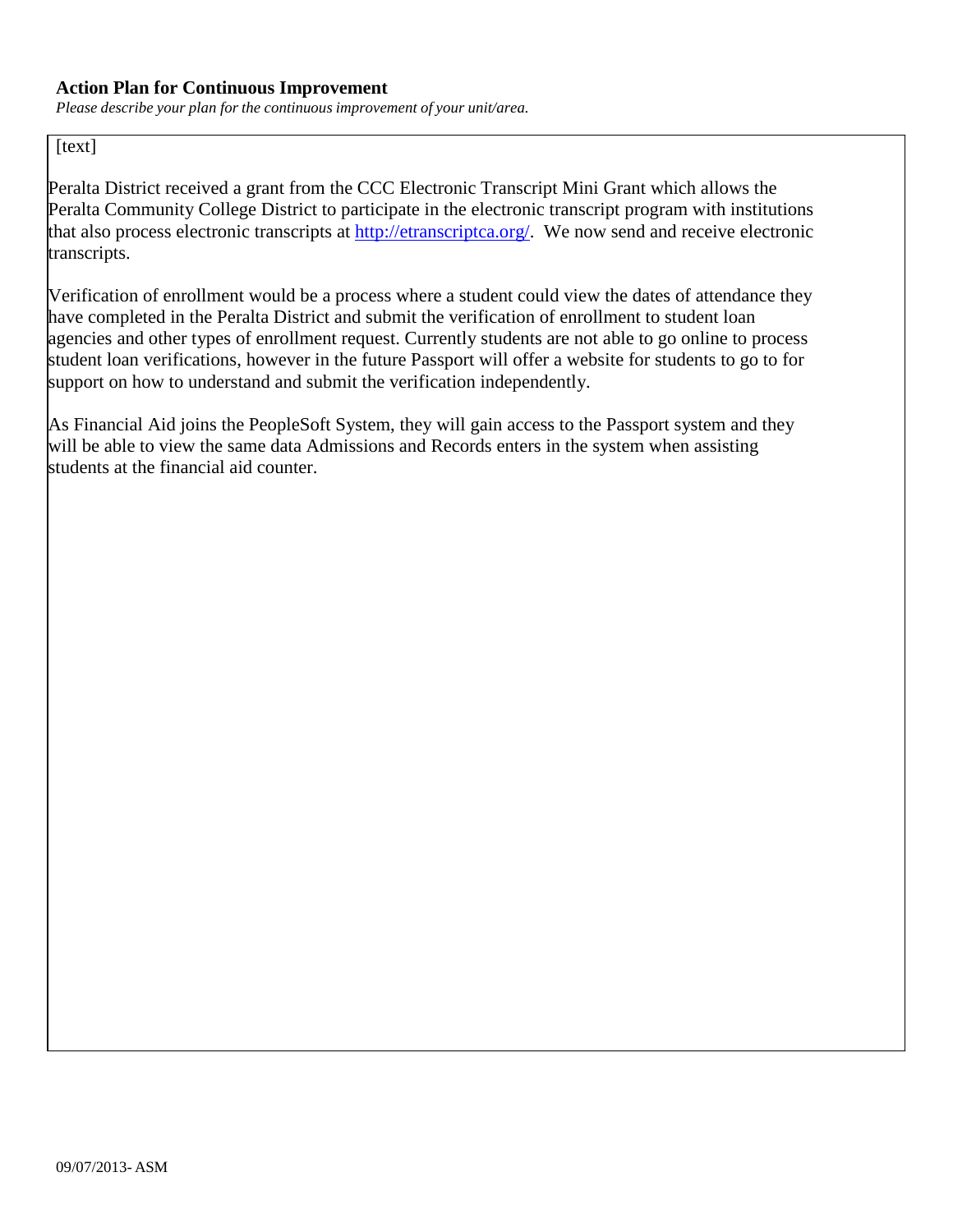#### **Additional Planned Educational Activities Towards FTES, Student Success, Persistence, and Completion**

Describe your unit/area's plan to meet district FTES target and address student success, persistence, and completion, especially for *unprepared, underrepresented, and underserved students. (see Student Success Scorecard[-http://scorecard.cccco.edu/scorecard.aspx\)](http://scorecard.cccco.edu/scorecard.aspx))*

**Meet District FTES Target for AY2013-2014 of 18,830**

Mobile enrollment services for special populations and groups. Verify enrollment where viewing data of student enrollment date in the system.

**Increase Student Success** Orientation, special priority based on Student Educational Plan (SEP)

## **Increase Persistence**

Sustained enrollment comparison

*Percentage of degree and/or transfer-seeking students who enroll in the first three consecutive terms. This metric is considered a milestone or momentum point, research shows that students with sustained enrollment are more likely to succeed.*

2010-11 - 4,587.03 2011-12 - 4,268.50 2012-13 - 4,011.91

## **Increase College Completion**

*Percentage of degree and/or transfer-seeking students who complete a degree, certificate or transfer related outcomes.*

| <b>M10</b>                   | <b>F10</b> | <b>S10</b> | <b>Total</b> | Percent% |
|------------------------------|------------|------------|--------------|----------|
| 13                           | 16         | 154        | 183          | 18.52%   |
| M11                          | F11        | <b>S11</b> |              |          |
| 35                           | 69         | 183        | 287          | 29.05%   |
| M12                          | <b>F12</b> | <b>S12</b> |              |          |
| 26                           | 81         | 212        | 319          | 32.29%   |
| M13                          | <b>F13</b> |            |              |          |
| 33                           | 166        |            | 199          | 20.14%   |
| 100%<br>988<br><b>Total:</b> |            |            |              |          |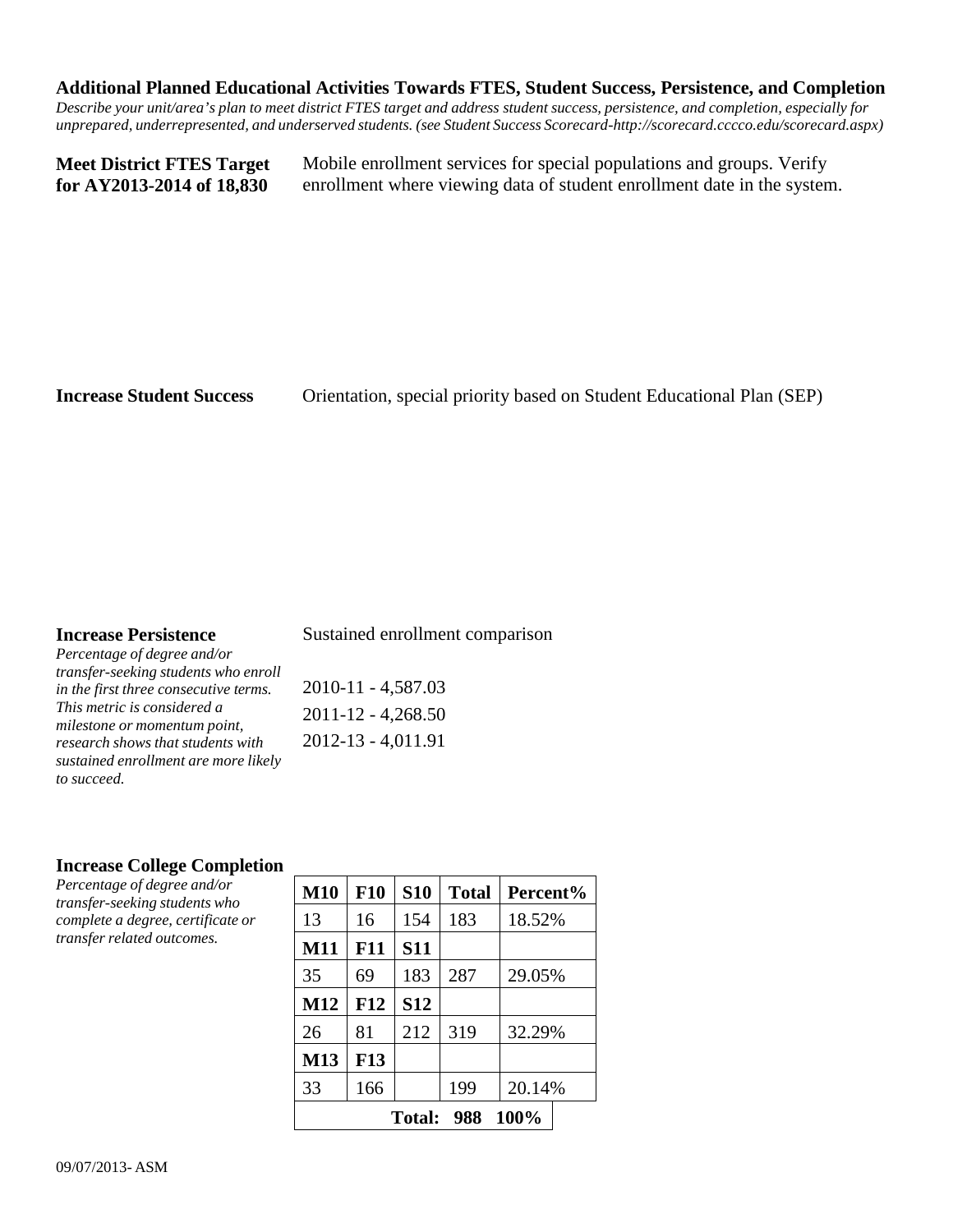## **III. RESOURCE NEEDS**

#### **Human Resource/Personnel**

*Please describe any human resource/personnel needs for your unit/area.*

| <b>Current Staffing Level:</b> |                                        | <b>Headcount</b>  | <b>FTE Equiv.</b> |
|--------------------------------|----------------------------------------|-------------------|-------------------|
|                                | <b>Faculty (Permanent)</b>             | [#]               | [#]               |
|                                | <b>Faculty (PT/Adjunct)</b>            | [#]               | [#]               |
|                                | <b>Classified Staff</b><br>(Permanent) | $[3]$             | [#]               |
|                                | <b>Classified Staff</b><br>(Hourly)    | [#]               | [#]               |
|                                | <b>Students</b>                        | $\lceil 1 \rceil$ | [#]               |
|                                | <b>ICC/Consultant/Other</b>            | [#]               | [#]               |

#### **Narrative:**

*Describe the current staffing level in relation to the relative need for effective delivery of your unit/area's programs and services.*

*Discuss any current position vacancies, the need for additional personnel, the need for permanent faculty/staff instead of adjunct/hourly personnel, etc.*

*Describe implications of the current staffing level in your unit/area to overallservice delivery.*

## **Human Resource/Personnel Requests**

*List your human resource/personnel requests in prioritized/ranked order.*

*Human resource/personnel requests will go through the established College and District planning and budgeting process.*

During peak registration students are more effective because of the assistance from the student ambassadors. Students are more effective and capable of managing their own account.

The need for a 1.0 staff person to assist at the front counter and cover the evening shift, including mobile services.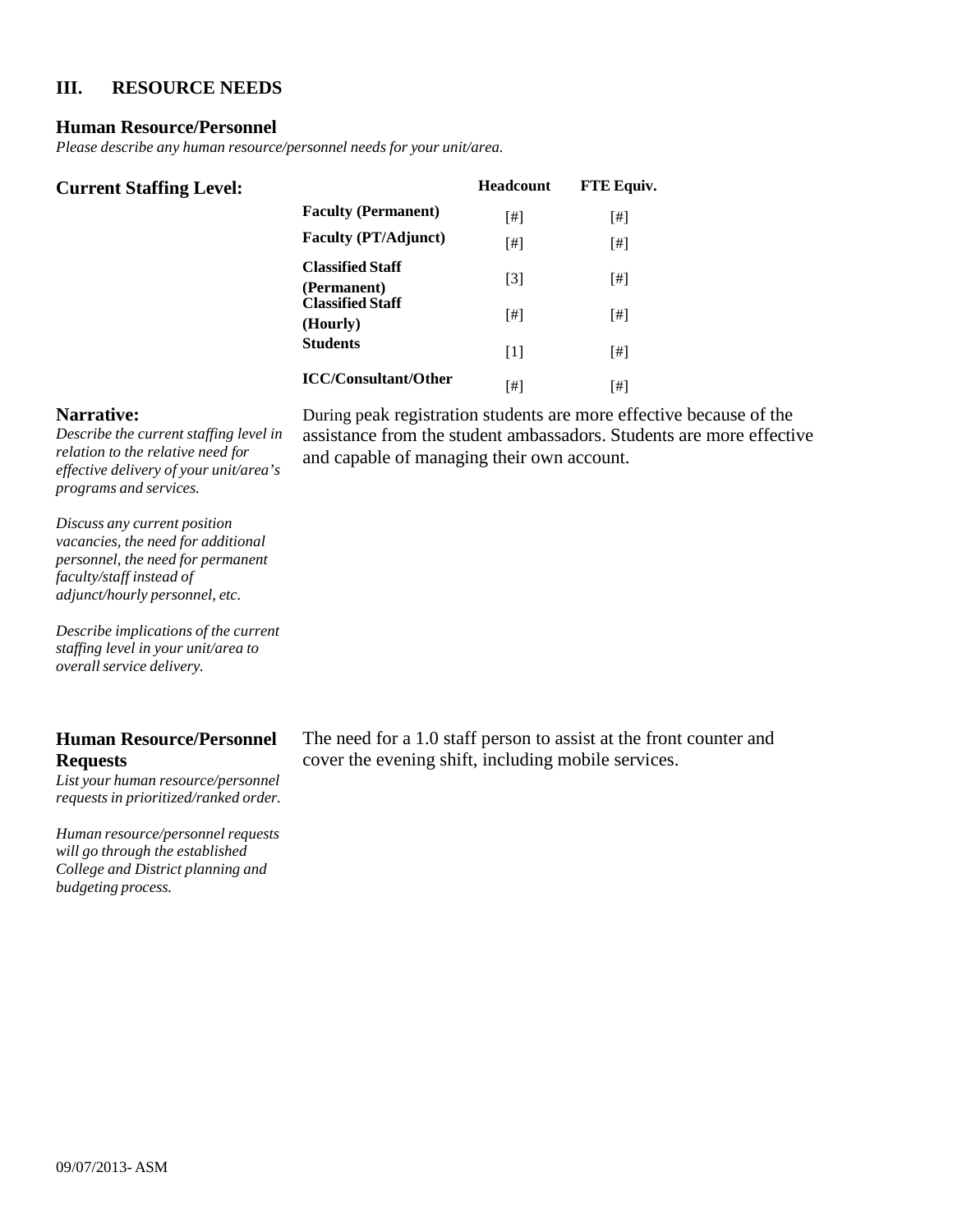### **Facilities/Infrastructure**

*Please describe any facilities/infrastructure needs for your unit/area.*

#### **Narrative:**

*Describe the current facilities/infrastructure of your unit/area in relation to the relative need for effective delivery of programs and services.*

*Describe implications of the current state of facilities/infrastructure in your unit/area to overall service delivery.*

## **Facilities/Infrastructure Requests**

*List your facilities requests in prioritized/ranked order.*

*Facilities requests will go through the established College and District planning and budgeting process.*

Currently our unit has two stations to serve students and a lowered area to serve disable students and because of the limited space we are forced to use a laptop at the disable area to meet the volume of student we serve during peak registration.

The unit needs an additional station to support the increase in enrollment in order to deliver the type of service necessary.

## **Technology**

*Please describe any technology needs for your unit/area.*

#### **Narrative:**

*Describe the technology needs of your unit/area in relation to the relative need for effective delivery of programs and services.*

*Describe implications of the current state of technology in your unit/area to overall service delivery.*

#### **Technology Requests**

*List your technology requests in prioritized/ranked order.*

*Technology requests will go through the established College and District planning and budgeting process.*

The equipment currently used to service the students at the Admissions& Records counter has very slow responses.

The District IT Department is unresponsive to the demands during peak registration and special requests.

Two (2) new computers at the Admissions & Records counter, one (1) new laptop to be used during peak registration and two (2) printers to be updated. Special cartridges for the printer in the welcome center and at the Admissions and Records counter.